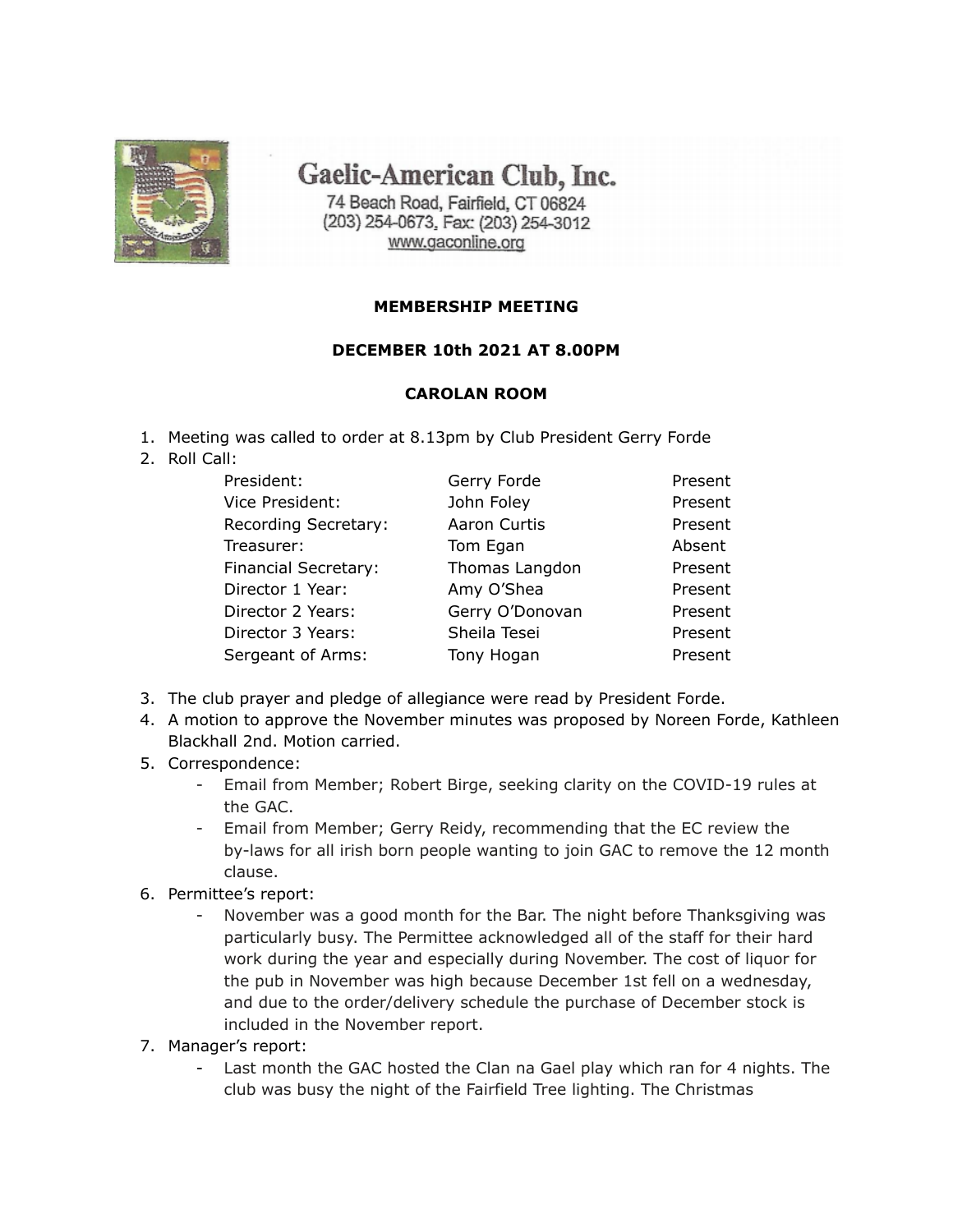decorations were hung by volunteer members the day after thanksgiving. On December 4th we hosted the Christmas Fair and St. Patrick's Dinner Dance. The Lenihan School of Irish Dance provided and served the food for the Christmas Fair. There was a smaller crowd than other years but this is due to COVID-19. The GAC Executive Committee Election took place on December 5th. Carpets and mats throughout the club were cleaned on December 6th. Christmas caroling with John Hurley will be on December 8th, Eggnog and cookies will be served to anybody who attends. The Giving Tree is set up in the restaurant and going well. The Manager is seeking a replacement for the Club Chef who retired last month. The Manager commented that it is a competitive market and proving difficult to find the right person to fill the role. The position has a \$65,000 salary, no benefits, estimated 50 hour work week. The washer in the kitchen may need to be replaced. This is a line item in the budget - estimated cost will be \$2,000. The heat cable will be turned on in the drains this week to melt snow and ice. Trivia will return to the GAC in January - the first Friday of each month. There is an issue with the fireplace, smoke is blowing back down the flue. It has been an ongoing issue for some time and needs to be looked at.

- 8. Treasurer's report:
	- Bank Account Balances are:
		- Bankwell: \$146,891.14
		- Peoples: \$301,458.98
		- Mortgage: \$307,644.84
- 9. Financial Secretary Report:
	- Pub revenue is \$51,521 for November 21 vs \$43,162 for October 21 an increase of \$8,359 or 19%.
	- Kitchen revenue is \$51,521 for November 21 vs \$59,717 for October 21 an decrease of \$9,543 or 16%.
	- Pub cost of sales is 42% of revenue in line
	- Kitchen cost of sales is 31% of revenue Very Low.
	- Pub Band expense is \$7,350 for the month.
	- Other- Miscellaneous Costs \$2,950 Recruiting
	- Other revenue \$10,000 donation for Hunger Museum
	- All other expenses were in line.
	- Cash at month end is \$453,000 vs. \$404,000 November 2020 for a positive variance of \$49,000.
	- (We have a \$150,000 government loan that was acquired in FY 2020 and is now in both month end cash balances)
	- Our SBA loan payment started in September for \$621.00 per month.
	- Jeff Devaney received another IRS notice for our payroll taxes for FY 2020 third quarter for \$19,500. We have received this notice before and have been working with our payroll provider PayChex to remedy this issue without having to pay anything. Jeff Devaney thought this issue was put to bed last February until this new notice was delivered last month. Currently Jeff is waiting for an update from paychex.